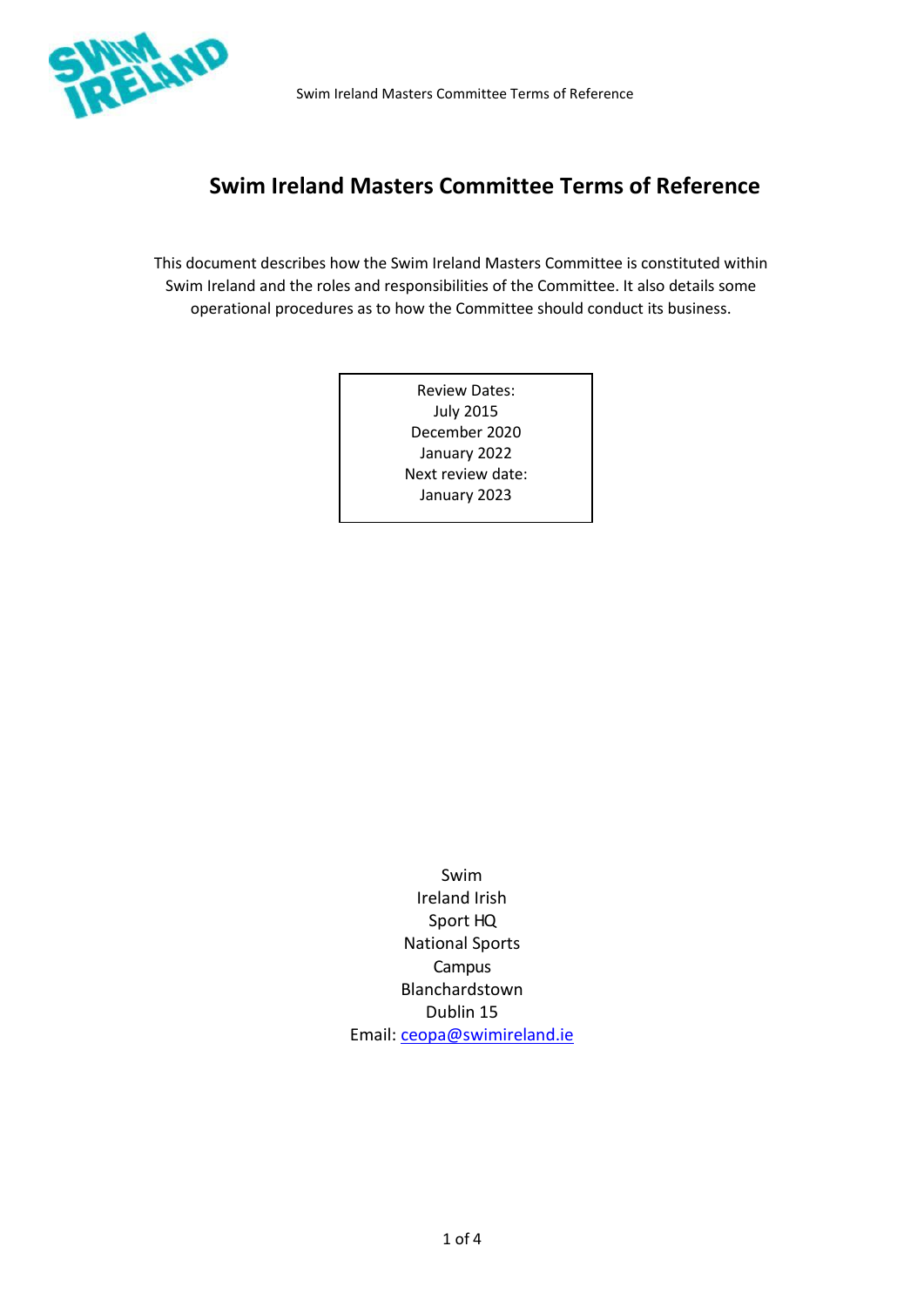

# **Terms of Reference Swim Ireland Masters Committee**

Masters Swimming is generally defined as swimming for adults who are over 25 years of age. In Ireland this also includes Junior Masters 19 to 24 years of age.

The focus of Masters swimming is:

(a) to encourage swimmers to foster better health, fitness and friendship among Masters Swimmers; and

(b) to create a competitive forum for swimmers to compete against swimmers of similar age both at National and International galas and swimming events.

The following Terms of Reference may be subject to alteration or amendment at any time by resolution of the Swim Ireland Board.

### **1. Composition of the Committee**

There shall be a maximum of eight persons on the Committee. Each Region shall elect two representatives at their Regional AGM. The Region shall make these nominations in accordance with general Swim Ireland principles with respect to nominations. Members of the Committee shall hold office from the Swim Ireland AGM until the conclusion of the following AGM.

Where the Committee does not ordinarily achieve a minimum gender balance of 70/30, the Committee shall co-opt additional members in order to achieve that balance.

#### **2. Quorum**

The quorum for the transaction of the business of the Committee shall be the number of members present in person and entitled to vote which equals 50% plus one of the total number of committee members. Accordingly, for a committee of eight appointed persons the quorum is five.

# **3. Communication & Authority Structure**

The Committee is a sub-committee of Swim Ireland. The Committee reports directly to the Board of Swim Ireland through the CEO/Office. Board shall approve the Committee's yearly objectives (which shall be agreed and set out by the Committee at its first meeting) and that the Committee will then be authorised to proceed to implement same without further approval save where such objectives are altered significantly.

The Committee must provide reports and/or information to the CEO within ten days of meetings (copying the Swim Ireland Representative) and prior to the implementation of any decisions. If the Committee has not heard back from the CEO (or other Swim Ireland staff member) within ten days of the sending of the Minutes with any concerns, the Committee may proceed to implement the decisions. The CEO will review all reports received from Committees and will contact the Officers if she/he has any concerns arising from any report. The Officers shall decide how to proceed in the event of concerns being raised.

The Committee shall provide any additional report/information requested by the Boardand/or CEO. The Committee must also submit quarterly reports including primarily an update on goals and objectives set and on the level of progress that has been made with respect to same. Matters discussed at meetings will remain confidential unless otherwise agreed.

### **4. Role**

The Committee shall be responsible for the promotion and development of Masters Swimming in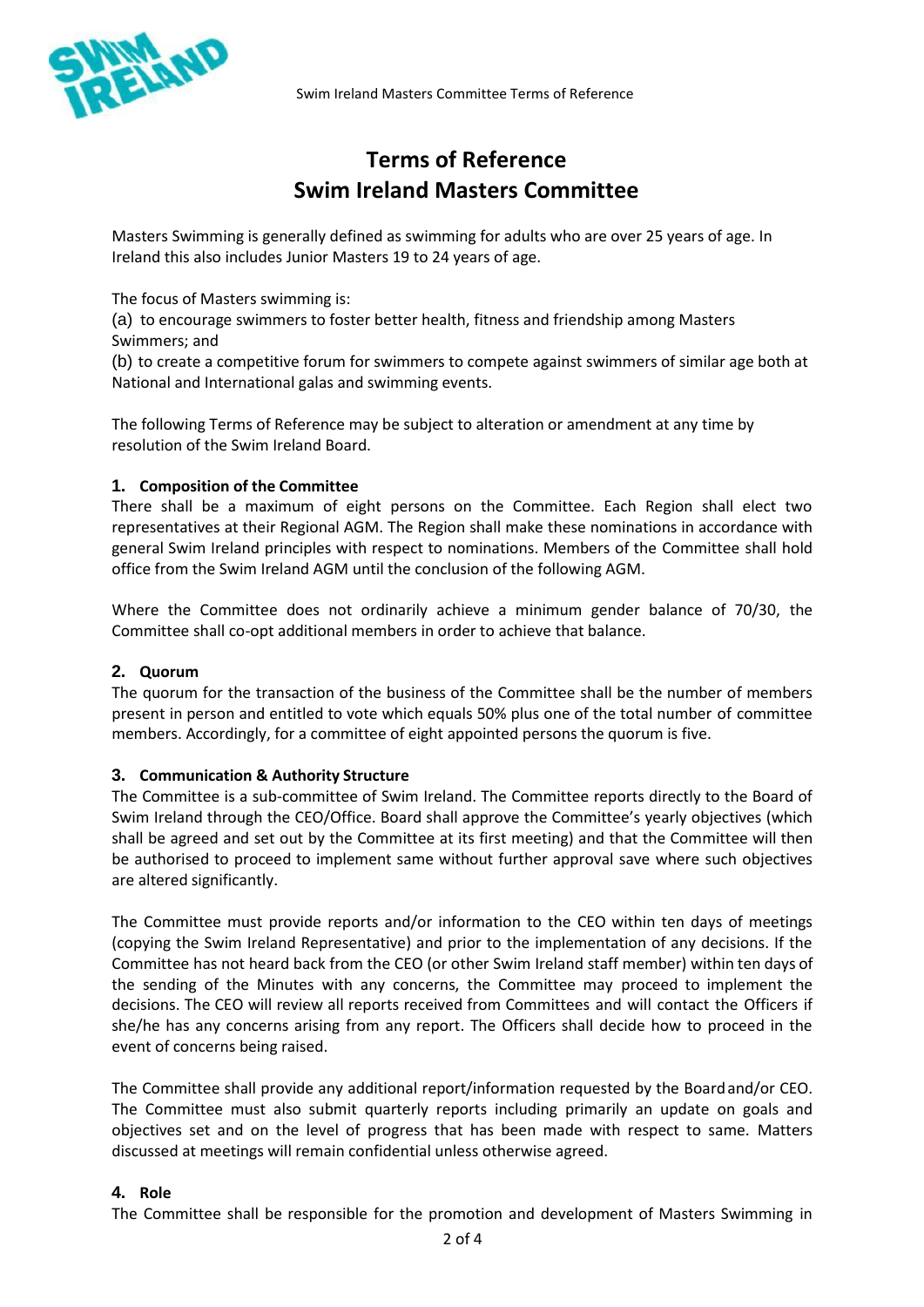

Ireland.

### **5. Specific Responsibilities**

The Committee shall:

- Develop a Masters Swimming Development Plan which is reviewed, updated and amended as required on an annual basis as a minimum.
- Communicate with all Irish Masters Swimmers through Swimming Clubs and website. This communication should be undertaken using the most appropriate means possible at the time.
- Support the organisation on an annual basis of Swim Ireland's Open National Long Course Masters Championship and Open National Short Course Masters Championships.
- Co-ordinate the funding requirements for members to be captured in the annual grant and submit these to Swim Ireland for approval. The budget should contain funding required to promote Masters Swimming in Ireland.
- Maintain and review any grant allocation process with respect to the allocation of grants to Masters Swimmers by Swim Ireland.
- Ensure that Open National Long Course and Open National Short Course Irish Masters Records are maintained and updated on a regular basis and communicated with to the Masters Swimming community (through the Swim Ireland website for example).
- Promote the transition to Masters Swimming with ongoing support and encouragement to swimmers.

### **6. Operational Matters**

The Committee shall:

- Meet at least four times per year to initially set yearly objectives and then to review progress of these objectives on an ongoing basis.
- Elect a Chairperson.
- Elect an Honorary Secretary who will be responsible for maintaining a written record of all meetings and decisions made and for corresponding on behalf of the Committee.
- Elect an Honorary Masters Recorder who may or may not be a member of the Committee but must be a member of Swim Ireland and who shall be responsible for maintaining and administering Swim Ireland Masters' Records (Open National Long Course and Open National Short Course).
- Agree a specific set of annual objectives for the upcoming year at its first meeting that will support and progress the overall roles and objectives of the Committee.

An annual budget to support the objectives will be approved by the Board.

The agenda for all Committee meetings shall include as a primary agenda item a progress review of the agreed annual objectives.

A summary report of all meetings will be made available to the Swim Ireland office for including on the website/updating members.

A summary report shall be maintained and if requested presented by the Chairperson to the Swim Ireland Congress on the level of progress that has been made with respect to annual goals and objectives of the Committee.